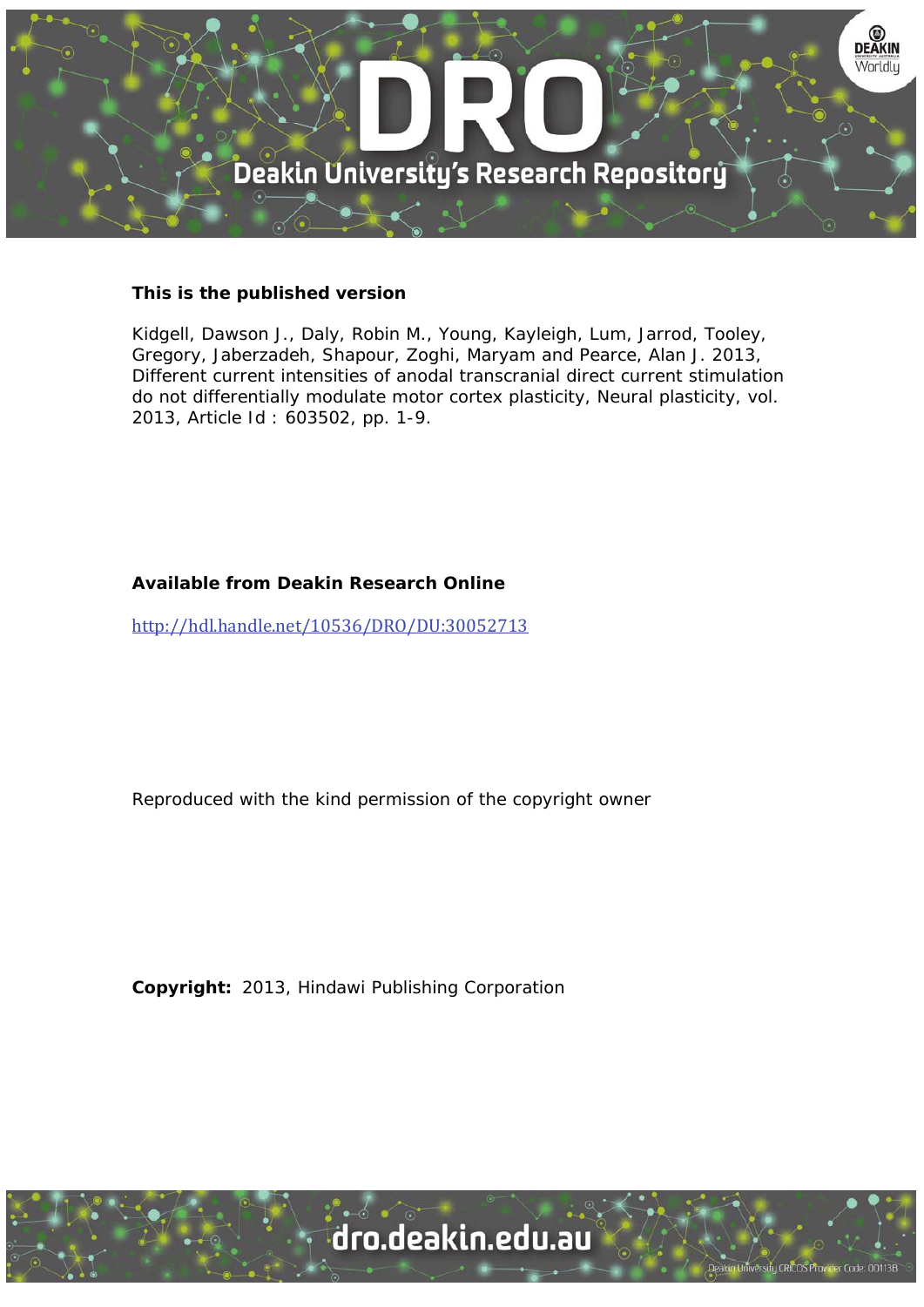

## *Research Article*

# **Different Current Intensities of Anodal Transcranial Direct Current Stimulation Do Not Differentially Modulate Motor Cortex Plasticity**

## **Dawson J. Kidgell,<sup>1</sup> Robin M. Daly,1 Kayleigh Young,1 Jarrod Lum,<sup>2</sup> Gregory Tooley,2 Shapour Jaberzadeh,<sup>3</sup> Maryam Zoghi,1 and Alan J. Pearce<sup>2</sup>**

*<sup>1</sup> Centre for Physical Activity and Nutrition Research, School of Exercise and Nutrition Sciences, Deakin University, Melbourne, VIC 3125, Australia*

*<sup>2</sup> Cognitive and Exercise Neuroscience Unit, School of Psychology, Deakin University, Melbourne, VIC 3125, Australia*

*<sup>3</sup> School of Physiotherapy, Monash University, Melbourne, VIC 3199, Australia*

Correspondence should be addressed to Dawson J. Kidgell; dawson.kidgell@deakin.edu.au

Received 4 December 2012; Accepted 16 February 2013

Academic Editor: Małgorzata Kossut

Copyright © 2013 Dawson J. Kidgell et al. This is an open access article distributed under the Creative Commons Attribution License, which permits unrestricted use, distribution, and reproduction in any medium, provided the original work is properly cited.

Transcranial direct current stimulation (tDCS) is a noninvasive technique that modulates the excitability of neurons within the motor cortex (M1). Although the aftereffects of anodal tDCS on modulating cortical excitability have been described, there is limited data describing the outcomes of different tDCS intensities on intracortical circuits. To further elucidate the mechanisms underlying the aftereffects of M1 excitability following anodal tDCS, we used transcranial magnetic stimulation (TMS) to examine the effect of different intensities on cortical excitability and short-interval intracortical inhibition (SICI). Using a randomized, counterbalanced, crossover design, with a one-week wash-out period, 14 participants (6 females and 8 males, 22–45 years) were exposed to 10 minutes of anodal tDCS at 0.8, 1.0, and 1.2 mA. TMS was used to measure M1 excitability and SICI of the contralateral wrist extensor muscle at baseline, immediately after and 15 and 30 minutes following cessation of anodal tDCS. Cortical excitability increased, whilst SICI was reduced at all time points following anodal tDCS. Interestingly, there were no differences between the three intensities of anodal tDCS on modulating cortical excitability or SICI. These results suggest that the aftereffect of anodal tDCS on facilitating cortical excitability is due to the modulation of synaptic mechanisms associated with long-term potentiation and is not influenced by different tDCS intensities.

### **1. Introduction**

The excitability of cortical neurons within the primary motor cortex (M1) can be readily modified by the application of weak transcranial direct currents ranging from 0.2 mA up to 2 mA [1–4].

Transcranial direct current stimulation (tDCS) of the M1 elicits changes in cortical excitability in a polarity-specific manner. In general, anodal tDCS of long duration (i.e., up to 13 minutes) induces facilitatory effects of motor-evoked potentials (MEPs) [2, 3, 5], whilst cathodal tDCS leads to inhibitory effects [1, 6–9]. Specifically, single session tDCS with current intensities of at least 0.6 mA up to 2 mA applied for 5–20 minutes has been shown to modulate cortical excitability for up to 60 minutes after stimulation (see Bastani and Jaberzadeh [9]) and to have beneficial effects in a number of neurological conditions including stroke and Parkinson's disease [10–12].

The physiological mechanisms underlying anodal tDCSinduced cortical plasticity are not completely clear and may involve different mechanisms [3]. During anodal tDCS, the polarity of the resting membrane potential is altered, whereas any sustainable changes following the period of stimulation are likely to be mediated by physiological changes in synaptic activity [3, 13–15]. The mechanisms modulating the aftereffects of anodal tDCS on cortical excitability reflect changes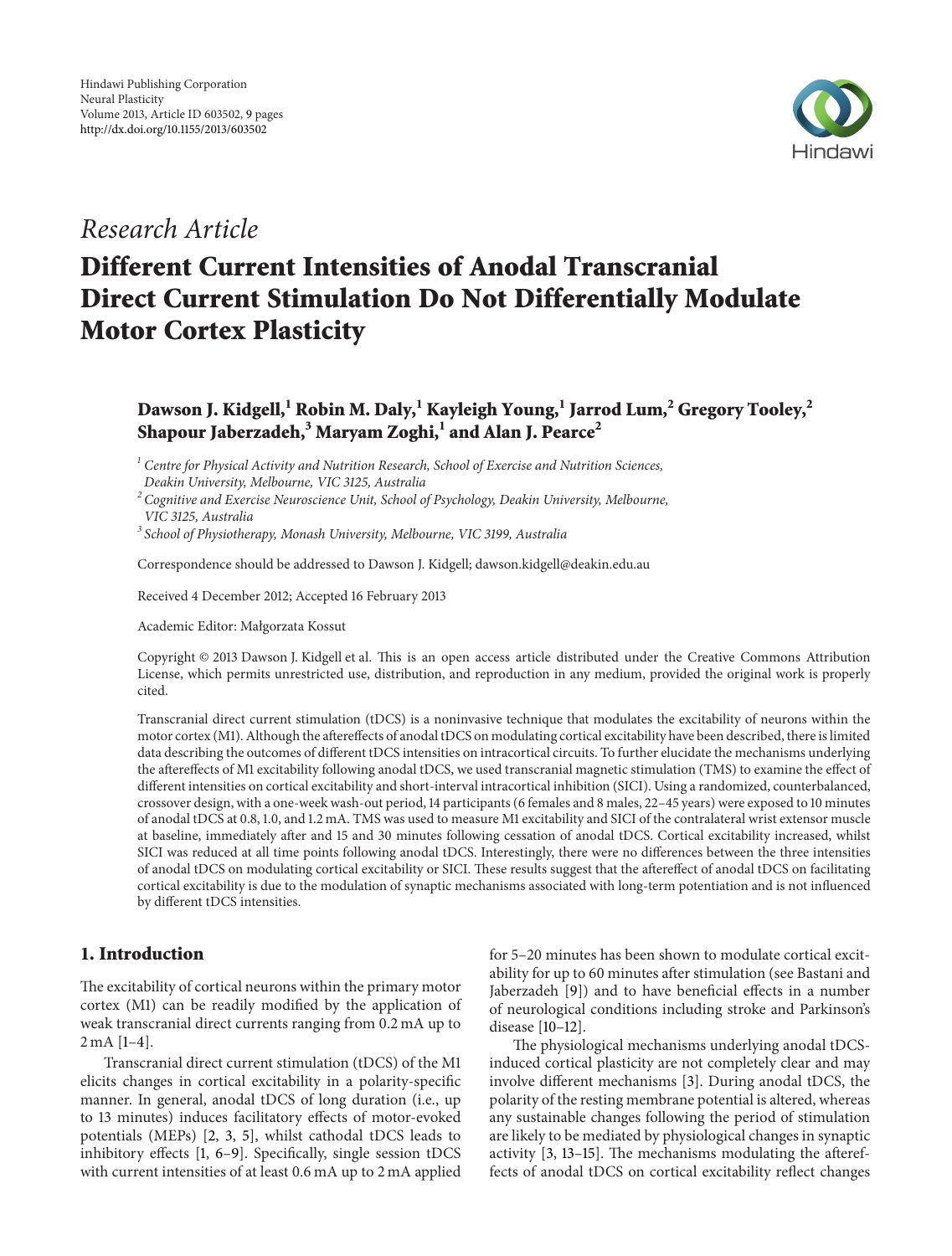in synaptic modification, sharing mechanisms similar to long-term potentiation, in particular the adjustment of  $\nu$ aminobutyric acid (GABAergic) and glutamatergic synapses [3, 13]. In support of this, a number of pharmacological investigations in humans have shown that the aftereffects of anodal tDCS are affected by drugs that alter neuronal membrane excitability or the efficacy of the N-methyl-D-aspartate (NMDA) receptor [13, 14, 16, 17]. Given this evidence it can be implied that the aftereffects of anodal tDCS, to some extent, share similarities with the mechanisms associated with usedependant cortical plasticity [18, 19].

Although there is considerable evidence to show that anodal tDCS can increase cortical excitability [1, 2, 20], there is very little data describing the type of neurons that are modulated by different current intensities delivered by anodal tDCS. Early intracellular investigations showed that different direct current (DC) intensities target different cortical neurons, with weak stimulation potentially modulating predominantly nonpyramidal neurons, whilst stronger intensities presumably modulate pyramidal neurons [21]. Moreover, few studies have examined the effect of anodal tDCS on short-interval intracortical inhibition (SICI) and the effect of different DC intensities on modulating GABAergic inhibitory circuits with the M1. Given the clinical potential for tDCS [10–12], understanding the effects of different DC intensities on modulating GABAergic inhibitory systems is important, as GABA plays a critical role in shaping cortical excitability by minimising inappropriate activation of muscles that are not required for a movement task [22–24].

GABAergic inhibition in the M1 can be assessed noninvasively with paired-pulse transcranial magnetic stimulation or TMS [25]. When a subthreshold conditioning stimulus precedes a suprathreshold test stimulus by an inter-stimulus interval (ISI) of less than 5 ms, it results in suppressed MEPs compared to those from single-pulse stimuli at the same intensity [26]. The conditioning stimulus activates low-threshold inhibitory circuits that use the neurotransmitter GABA, resulting in synaptic inhibition of corticospinal neurons targeted by the suprathreshold test stimulus [27, 28]. The ratio between the amplitudes of the paired-pulse and singlepulse MEP responses represents SICI. Two distinct phases of inhibition have been described: one that occurs with an ISI of 1 ms and the other with an ISI of 2–4 ms. Little is known about the inhibition at 1 ms; however, it is now accepted that the inhibition occurring at an ISI of 2–4 ms is synaptic in origin, mediated by GABAergic inhibitory neurons acting via GABAA receptors [25, 29, 30].

With regards to the effects of anodal tDCS, it remains unclear what effect different DC intensities have on modulating SICI, with only a few studies investigating the effects of anodal tDCS applied at 1 mA [3, 10, 31]. In these studies, SICI was reduced immediately following 10–13 minutes of anodal tDCS [3, 10]. However, the effect of increased or decreased current intensity on modulating GABAergic interneurons is currently unknown.Therefore, the main aim of this study was to explore the effects of different common current intensities (0.8, 1.0 and 1.2 mA) and their aftereffects following anodal tDCS on cortical excitability and SICI. We recorded corticospinal activity evoked by single-pulse and paired-pulse

TMS, with the primary aim to quantify the physiological effects that different anodal tDCS current intensities have on modulating cortical excitability and SICI and to describe the aftereffects of anodal tDCS on cortical excitability and SICI. We hypothesized that weak current intensities would increase intracortical inhibition, whilst stronger intensities would increase cortical excitability and the aftereffects would be larger due to less intracortical inhibition.

#### **2. Materials and Methods**

*2.1. Participants.* Fourteen healthy adults (range 22–45 years) without a history of upper limb injury or neurological disorder participated in the study. All participants were consistent right hand dominant (mean laterality quotient, 77.5 ± 18.5) according to the 10-item version of the Edinburgh Handedness Inventory [32]. Prior to the experiment, all participants completed the Adult Safety Screening Questionnaire to determine their suitability for TMS and tDCS application [33]. All participants gave written informed consent prior to participation in the study, which was approved by the Deakin University Human Research Ethics Committee. All experiments were conducted according to the standards established by the Declaration of Helsinki.

*2.2. Experimental Design.* Using a randomized, cross-over design, each participant underwent 10 minutes of three different conditions of constant anodal tDCS to the optimal cortical representation of left M1 for the right extensor carpi radialis longus (ECRL) muscle. The stimulation conditions were anodal tDCS delivered at either 0.8 mA, 1.0 mA, or 1.2 mA. The order of these conditions was counterbalanced and randomized across participants, with a wash-out period of one week between conditions. All participants and the lead researcher were blinded to the stimulation mode of tDCS across the three conditions. Single and paired pulse TMS was used to assess the aftereffects of anodal tDCS on the corticospinal excitability of the left M1. Ten single-pulse (120% of active motor threshold (AMT)) and 10 paired-pulse (70% of AMT) TMS stimuli were applied over the cortical area for right ECRL at baseline, immediately following, and 15 and 30 minutes following anodal tDCS, with the order of TMS stimuli (single or paired pulse) prior to and following tDCS, randomized throughout the trials (20 trials in total for each time point).

*2.3. Transcranial Direct Current Stimulation of Primary Motor Cortex.* Anodal tDCS was delivered by a battery-driven constant-current stimulator (neuroConn, Ilmenau, Germany) via a pair of conductive rubber electrodes, each positioned inside a saline-soaked surface sponge electrode  $(25 \text{ cm}^2)$ . The stimulating electrode (anode) was fixed with two straps over the optimal cortical representation of the right ECRL muscle as identified by TMS over the left cortex, and the reference electrode  $(25 \text{ cm}^2)$  was placed over the right contralateral supraorbital area.The current was ramped up or down over the first and last five seconds, to avoid alternating currents causing transient neuronal firing [34]. In order to obtain the participants perception of discomfort throughout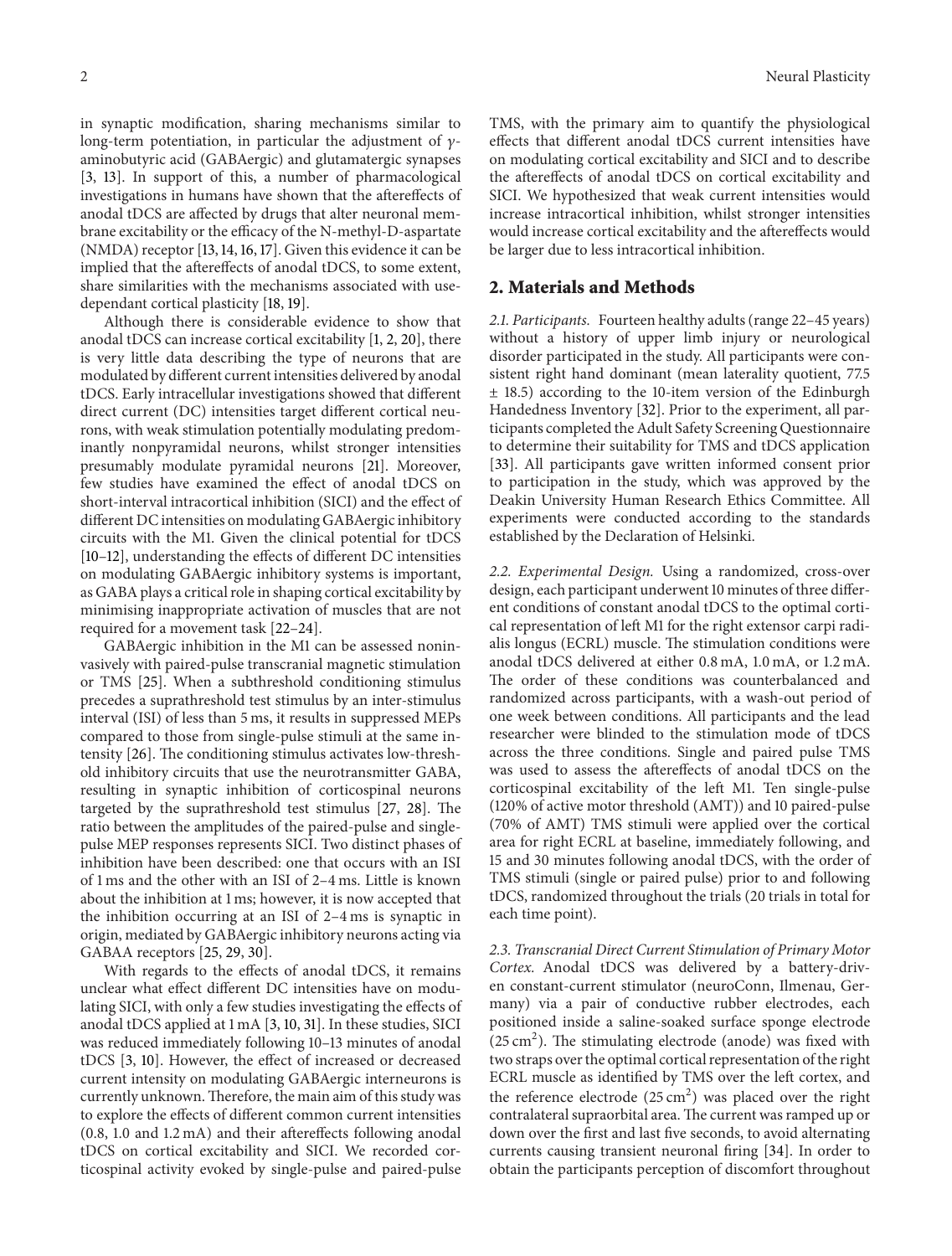the tDCS current intensities, discomfort was assessed using a visual analog scale (VAS), with "no discomfort" at one end of a 100 mm line and "extremely uncomfortable" at the other, during the first three minutes of anodal tDCS.

*2.4. Transcranial Magnetic Stimulation and Electromyography.* Focal TMS was used to measure cortical excitability and SICI of the contralateral ECRL. Specifically, TMS was applied over the left M1 using a BiStim unit attached to two Magstim  $200<sup>2</sup>$ stimulators (Magstim Co, Dyfed, UK) to produce MEPs in the right ECRL. A figure-eight coil, with an external loop diameter of 9 cm, was held over the left M1 at the optimum scalp position to elicit MEPs in the right ECRL. The induced current in the brain flowed in a posterior-to-anterior direction. Sites near the estimated centre of the ECRL were explored to find the optimal site at which the largest MEP amplitude was obtained, and this area was marked by a small "x" in permanent marker. To ensure consistency throughout the study period and reliability of coil placement, the participants and researcher maintained the mark between experimental conditions. Care was taken by the researcher to ensure that the coil was held over the same position on the scalp so that the same area of the M1 was stimulated for all experimental conditions. All TMS measures were taken during weak voluntary contraction, by having the participant hold their hand in line with their wrist (neutral position). Root mean square (rms) electromyography (EMG) of the ECRL was obtained prior to each TMS stimulus to ensure that there were no changes in prestimulus rmsEMG which may have altered the MEP amplitude. Active motor threshold (AMT) was determined as the minimum stimulus intensity that produced a small MEP (200  $\mu$ V in 5 out of 10 consecutive trials) during isometric contraction of the ECRL at  $5\% \pm 2\%$  of maximal rmsEMG activity [35]. A constant level of contraction was maintained with reference to an oscilloscope (HAMEG, Mainhausen, Germany) that displayed the rmsEMG signal in front of the participant. The stimulus intensity started at 50% of maximum stimulator output (MSO) and was altered in increments of  $\pm 1\%$  of MSO until the appropriate threshold level was achieved. All MEP amplitudes were evaluated using an in test-stimulus intensity of 120% AMT.

Surface electromyography (sEMG) activity was recorded from the right ECRL muscle using bipolar Ag-AgCl electrodes. These electrodes were placed on the ECRL muscle, with an interelectrode distance (centre to centre) of 2 cm with a muscle belly-tendon montage. A grounding strap placed around the wrist was used as a common reference for all electrodes. All cables were fastened with tape to prevent movement artefact. The area of electrode placement was shaven to remove fine hair, rubbed with an abrasive skin rasp to remove dead skin, and then cleaned with 70% isopropyl alcohol. The exact sites were marked with a permanent marker by tracing around the electrode, and this was maintained for the entire three-week period by both the researcher and participant to ensure consistency of electrode placement relative to the innervation zone. An impedance meter was used to ensure impedance did not exceed  $10 \text{ k}\Omega$  prior to testing. sEMG signals were amplified (×1000) with bandpass filtering between 20 Hz and 1 kHz and digitized at 2 kHz

for 500 ms, recorded, and analyzed using PowerLab 4/35 (ADInstruments, Australia).

*2.5. Short-Interval Intracortical Inhibition (SICI).* The protocol for SICI included 10 unconditioned stimuli, with a test intensity set to produce MEPs of ∼1 mV in the ECRL and 10 conditioned stimuli, with a conditioning stimulus intensity set at 70% of AMT to induce SICI. Both AMT and the test stimulus intensity were adjusted at each time point following the removal of tDCS, if required, to ensure that AMT (% MSO) and the test MEP amplitudes were similar (1 mV) prior to and following tDCS. An ISI of 3 ms between the conditioning and test stimulus was used [25]. Singleand paired-pulse stimuli were presented according to a predetermined randomization protocol, with a 6–9 second time period between each stimulus.

*2.6. Maximal Compound Muscle Action Potential.* Direct muscle responses were obtained from the right ECRL muscl by supramaximal electrical stimulation (pulse width 1 ms) of the brachial plexus (Erb's point) under resting conditions (DS7A, Digitimer, UK). The site of stimulation that produced the largest M-wave was located by positioning the bipolar electrodes in the supraclavicular fossa. An increase in current strength was applied to the brachial plexus until there was no further increase observed in the amplitude of the sEMG response  $(M_{\rm MAX})$  . To ensure maximal responses, the current was increased an additional 20% and the average  $M_{\text{MAX}}$  was obtained from five stimuli, with a period of 6–9 seconds separating each stimulus.

*2.7. Data Analyses.* Prestimulus root mean square (rms) EMG activity was determined in the ECRL 100 ms prior to each TMS stimulus during each condition. Any prestimulus rmsEMG that exceeded 5%  $\pm$  2% maximal rmsEMG was discarded and the trial repeated. The peak-to-peak amplitude of MEPs evoked as a result of stimulation was measured in the ECRL muscle contralateral to the cortex being stimulated in the period 10–50 ms after stimulation. MEP amplitudes were analysed using LabChart software (ADInstruments, Australia) after each stimulus was automatically flagged with a cursor, providing peak-to-peak values in  $\mu$ V, and were then normalised to  $M_{\text{MAX}}$ . Average MEP amplitudes were obtained for each trial for both single- and pairedpulse for each stimulation block (20 trials for each time point) separately. SICI was quantified by dividing the average paired-pulse MEP by the average single-pulse MEP (test intensity set to produce MEPs of 1 mV) and multiplying by 100.

Peak-to-peak amplitude and 30 ms (RMS) amplitude were automatically analysed from the M-wave separately for ECRL.The analysis was conducted by searching for the lowest and highest peaks in the EMG trace from a 30 ms epoch, which started 10 ms after the triggering of the percutaneous nerve stimulation. The lowest value was subtracted from the highest value to produce peak-to-peak M-wave value. Thereafter, the centre of the 30 ms RMS epoch was set to the mean between the highest and the lowest peak of the M-wave and RMS amplitude calculated from this epoch. In case that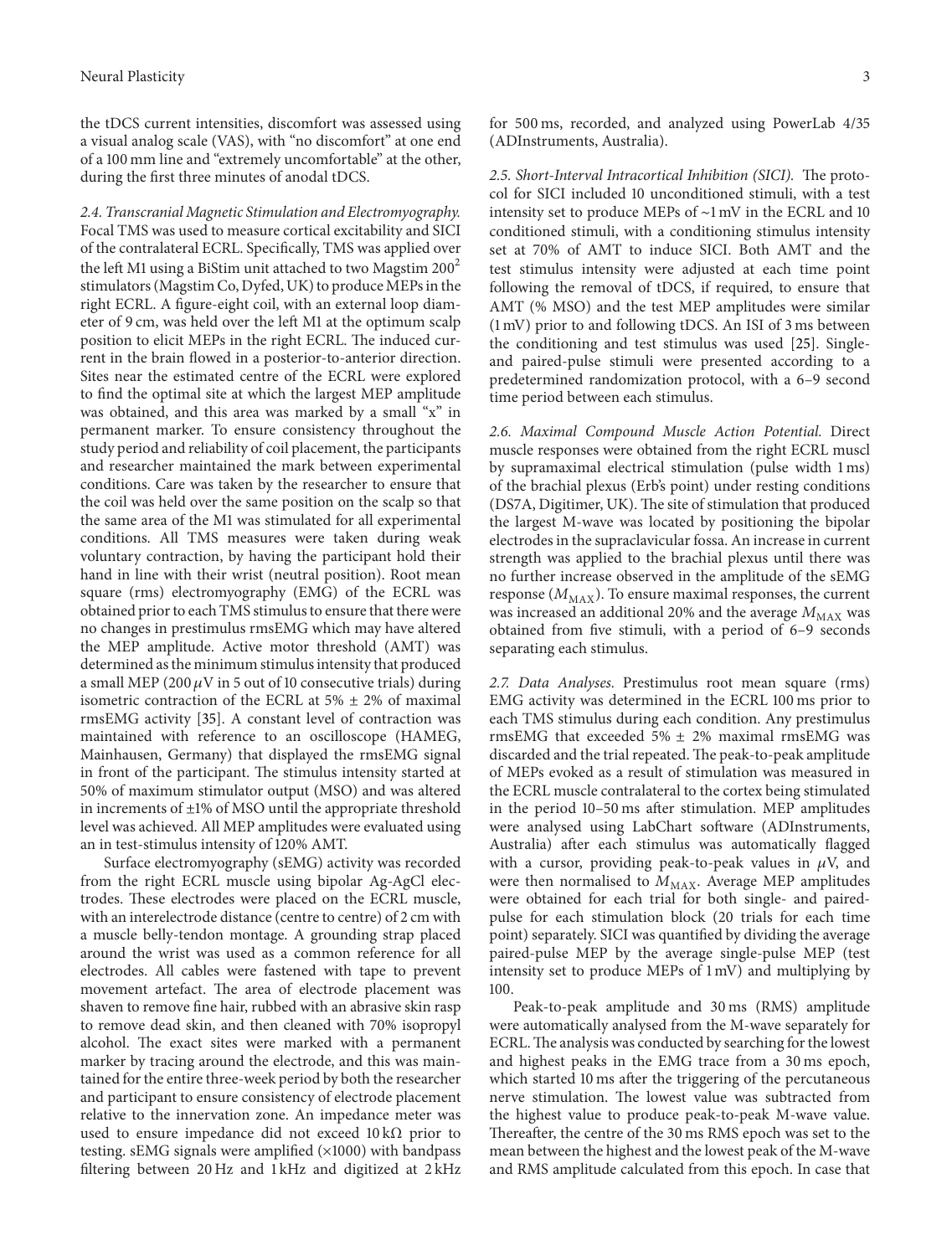the beginning of the RMS epoch would have been less than 5 ms from the trigger, the beginning of the epoch was set at 5 ms from the trigger.

*2.8. Statistical Analyses.* Repeated measures ANOVA (independent variables: time course and current strength, dependent variables: MEP amplitudes and SICI) were used to calculate the effect of each tDCS condition (anodal tDCS at 0.8, 1.0, and 1.2 mA) on cortical plasticity.When appropriate, pairwise post hoc comparisons were carried out using Bonferroni correction to compare baseline cortical excitability and SICI prior to tDCS with those afterward. For all tests, the Huynh-Feldt correction was applied if the assumption of sphericity was violated. Alpha was set at  $P < 0.05$ , and all results are displayed as means ± SE.

#### **3. Results**

*3.1. rmsEMG and VAS following Anodal tDCS.* ANOVA was conducted on the average pretrigger rmsEMG calculated for each participant in the period 100 ms prior to single-pulse and paired-pulse TMS for each tDCS condition (0.8, 1.0, and 1.2 mA) and for the time points of baseline, immediately after, and 15 and 30 minutes following tDCS. Averaged over all conditions and time points, the mean pretrigger rmsEMG was 0.062 ± 0.016 mV. Pretrigger rmsEMG did not vary between single- and paired-pulse trails, or as a function of time, did not differ between conditions ( $P > 0.05$ ) and all interactions were not significant (condition and time, all  $P >$ 0.05). Similarly, the perception of discomfort during tDCS did not vary between conditions ( $P > 0.05$ , Table 1).

*3.2. Changes in Cortical Excitability with Anodal tDCS.* Figure 1 presents MEP amplitudes expressed as a percentage of  $M_{MAX}$  measured in the ECRL for each condition (0.8 mA, 1.0 mA, and 1.2 mA) and by time (baseline, immediately after, and 15 and 30 minutes following that). ANOVA revealed that there was no significant condition-by-time interaction for cortical excitability ( $F = 2.98; P > 0.05$ ). However, within each condition, there was a similar and significant time effect  $(F = 7.70; P < 0.001)$ . Post hoc analysis showed a significant increase in cortical excitability immediately following and 15 and 30 minutes after anodal tDCS (all  $P < 0.001$ ) compared to baseline for all conditions (see Table 2).

*3.3. Changes in Short-Interval Intracortical Inhibition.* ANOVA revealed that there was no condition-by-time interaction ( $F = 1.30; P = 0.202$ ), but over time SICI decreased ( $F = 7.83$ ;  $P < 0.001$ , Figure 2). Post hoc comparisons showed significant reductions in SICI immediately following (48.9%  $\pm$  6.2% to 68.8%  $\pm$  9.4%;  $P < 0.001$ ) and 15  $(48.9\% \pm 6.2\% \text{ to } 62.8\% \pm 9.0\%; P = 0.003)$  and 30 minutes  $(48.9\% \pm 6.2\%$  to 57.8%  $\pm$  7.2%;  $P < 0.001$ ) after anodal tDCS compared to baseline (Table 2).

#### **4. Discussion**

The purpose of this study was to examine the aftereffects of cortical excitability and intracortical inhibition, as an index

Table 1: Mean ± SE descriptive data prior to anodal tDCS and mean ± SE visual analogue scale obtained during the first 3 mins of anodal tDCS during each current intensity.

| Participant characteristics | $Mean + SE$      |
|-----------------------------|------------------|
| Age $(yrs)$                 | $27.5 \pm 7.7$   |
| Weight (kg)                 | $73.0 \pm 14.6$  |
| Height (cm)                 | $162.7 \pm 42.3$ |
| Handedness (LO)             | $77.4 \pm 18.4$  |
| $AMT$ (% MSO)               | $30.3 \pm 6.5$   |
| Test intensity (% MSO)      | $35.7 \pm 8.8$   |
| CS intensity (% MSO)        | $21.21 \pm 5.3$  |
| M-wave (mV)                 | $15.2 \pm 3.1$   |
| VAS $(mm)$ 0.8 mA           | $18.8 + 6.0$     |
| VAS $(mm)$ 1.0 mA           | $20.0 \pm 7.0$   |
| VAS $(mm)$ 1.2 mA           | $26.6 \pm 5.1$   |



Figure 1: Mean ± SE motor-evoked potential amplitude (expressed as a percentage of  $M_{\rm MAX}$ ) evoked in the ECRL muscle during baseline, immediately after, 15 and 30 minutes and for 0.8 mA (Left), 1.0 mA (middle) and 1.2 mA (right). Post hoc analyses showed that MEP amplitudes were facilitated immediately after and 15 and 30 minutes following anodal tDCS ( $P < 0.001$ ); however there were no differences between current intensities ( $P > 0.05$ ).  $*P < 0.05$ compared to baseline.

of cortical plasticity, following different current intensities of anodal tDCS applied to M1. There were several important findings from this study. First, non-invasive cortical stimulation via anodal tDCS applied to the M1 increased cortical excitability and decreased intracortical inhibition that outlasted the stimulation period. Second, the magnitudes of change in MEP amplitude and intracortical inhibition were not different between conditions, illustrating that current intensities of 0.8 mA, 1.0 mA, and 1.2 mA with current densities of  $0.032 \text{ mA/cm}^2$ ,  $0.040 \text{ mA/cm}^2$ , and  $0.048 \text{ mA/cm}^2$ , respectively, do not differentially modulate cortical plasticity. Finally, because current density determines the efficacy of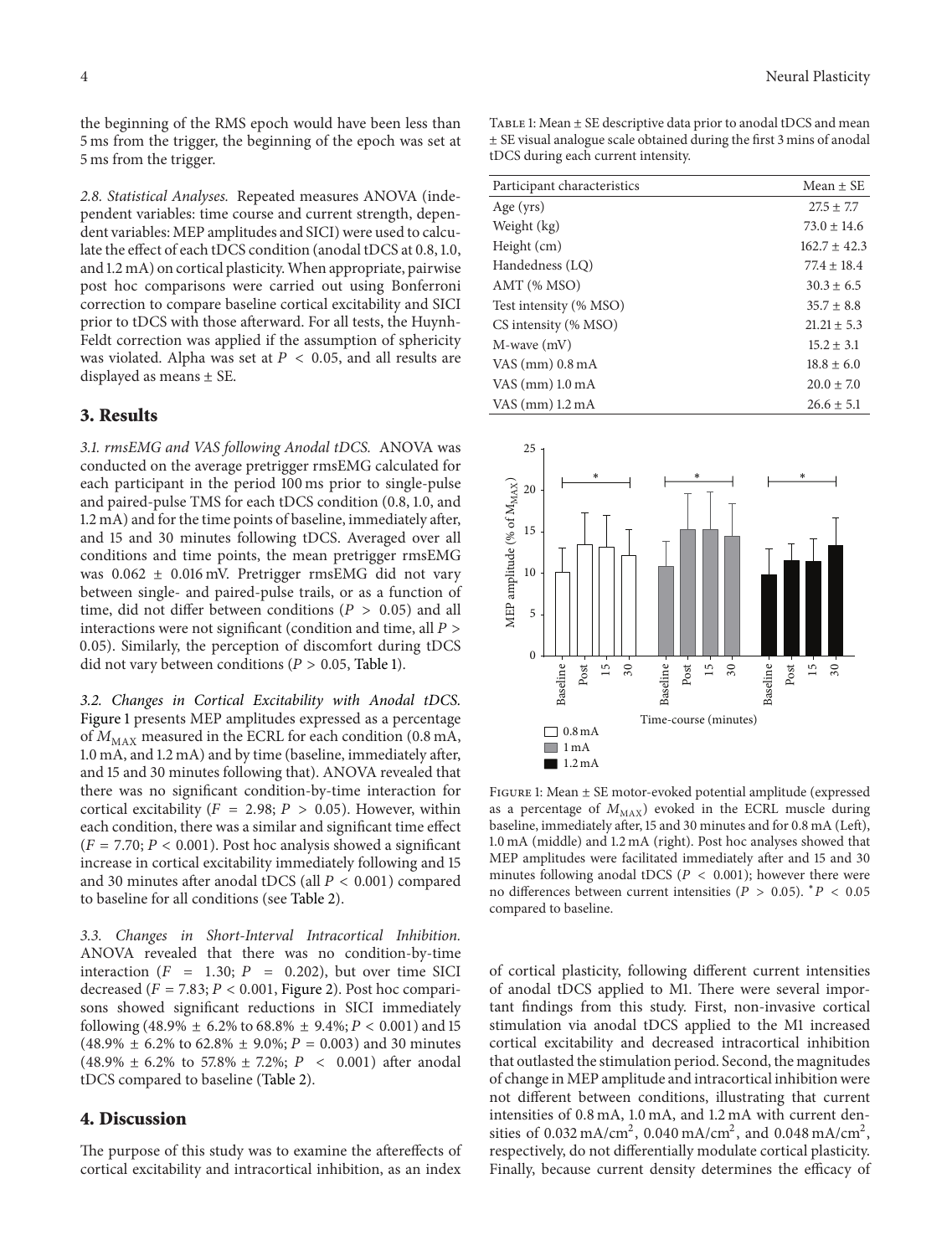| tDCS condition     | Baseline       | Post                                               | 15 min post     | 30 min post    |
|--------------------|----------------|----------------------------------------------------|-----------------|----------------|
|                    |                | MEP amplitude at 120% AMT (% of $M_{\text{MAX}}$ ) |                 |                |
| $0.8 \text{ mA}$   | $10.1 \pm 3.0$ | $13.5 \pm 3.8$                                     | $13.2 \pm 3.8$  | $12.2 \pm 3.1$ |
| 1.0 <sub>mA</sub>  | $10.8 \pm 3.1$ | $15.3 \pm 4.3$                                     | $15.3 \pm 4.5$  | $14.5 \pm 3.9$ |
| $1.2 \text{ mA}$   | $9.8 \pm 3.17$ | $11.5 \pm 2.1$                                     | $11.4 \pm 2.8$  | $13.4 \pm 3.3$ |
|                    |                | SICI (% of test response)                          |                 |                |
| $0.8 \text{ mA}$   | $48.9 \pm 6.2$ | $63.5 \pm 9.1$                                     | $62.6 \pm 8.2$  | $62.7 \pm 7.7$ |
| 1.0 <sub>m</sub> A | $50.9 \pm 6.1$ | $65.9 \pm 6.2$                                     | $60.1 \pm 11.6$ | $57.4 \pm 7.7$ |
| $1.2 \text{ mA}$   | $47.5 \pm 6.5$ | $53.9 \pm 6.7$                                     | $63.1 \pm 6.1$  | $53.5 \pm 6.4$ |

Table 2: Mean ± SE cortical excitability and short-interval intracortical inhibition (SICI) responses following anodal tDCS: MEP amplitude at 120% AMT as a percentage (% of  $M_{\rm MAX}$ ), and conditioned MEP amplitudes as a percentage of the test response (SICI ratio).



Figure 2: Mean ± SE short-interval intracortical inhibition (SICI) expressed as a ratio between conditioned MEPs and test MEPs measured in the ECRL muscle during baseline, immediately after, and 15 and 30 minutes following that for 0.8 mA (left), 1.0 mA (middle), and 1.2 mA (right). Post hoc analyses showed that SICI was reduced immediately post, 15 and 30 post tDCS ( $P < 0.001$ ); however there were no differences between current intensities ( $P >$ 0.05).  $*P < 0.05$  compared to baseline.

tDCS, we used a smaller electrode size  $(25 \text{ cm}^2)$  and a range of current densities to increase the focality of tDCS; however, this had no differential effects on cortical plasticity. Interestingly, there was also no difference in the perception of discomfort, which demonstrates that the participants were not aware of what current intensity was applied throughout the study period.

*4.1. Change in MEP Amplitude after Anodal tDCS.* An increase in MEP amplitude of the target muscle following anodal tDCS is thought to reflect cortical elements of plasticity [36, 37], via mechanisms associated with long-term potentiation in cortical circuits [18, 19, 36]. A similar increase in MEP amplitude has been observed following anodal tDCS in healthy participants, particularly when 1 mA is applied via  $35 \text{ cm}^2$  surface electrodes [1, 3, 13, 17]. A change in MEP

amplitude of 40% (immediately after) that remains elevated for up to 60 minutes has been reported and confirmed by mathematical model that show tDCS can modify the transmembrane potential [38, 39], which influences the excitability of individual neurons.

Of particular interest to the current study was the effect of tDCS current intensity on modulating cortical plasticity. We hypothesised that different current intensities would differentially modulate cortical excitability, with low current intensities potentially increasing intracortical inhibition and higher current intensities having greater effects on MEP responses. Our findings that anodal tDCS current intensities of 0.8, 1.0, and 1.2 mA do not differentially modulate cortical excitability at any time period suggest that the same cortical circuits were stimulated to a similar magnitude during anodal tDCS of different current intensities and that the mechanisms involved in the aftereffects for all intensities were similar. Consistent with previous investigations, the results of the application of anodal tDCS of different intensities appear to evolve during stimulation, which most likely involves modification of the transmembrane potential [38], which is critical for inducing cortical plasticity via modulating NMDA-receptor efficacy [3, 13, 14].

Although there are limited reports within the literature regarding the aftereffects of different current intensities on cortical excitability, the increases in MEP amplitudes in the current study are comparable to the seminal study by Nitsche and Paulus [2], but with a number of important differences. The present study showed that cortical excitability remained facilitated 30 minutes following stimulation compared to only 4 minutes after tDCS shown by Nitsche and Paulus [2], and this is independent of current intensity (albeit a narrow range). Additionally, our findings demonstrate that the increase in cortical excitability is likely to be modulated by changes in intracortical inhibitory neurons. We observed a marked reduction in intracortical inhibition, which remained attenuated even at 30 minutes after tDCS. We speculate that the increase in MEP amplitude following tDCS could well be the consequence of a reduction in SICI because of the direct effect of tDCS on superficial intracortical inhibitory neurons [3, 10]. Certainly, there is good evidence for altered intracortical GABAergic inhibition stimulating changes in cortical excitability that have been found in other models of cortical plasticity [40–43].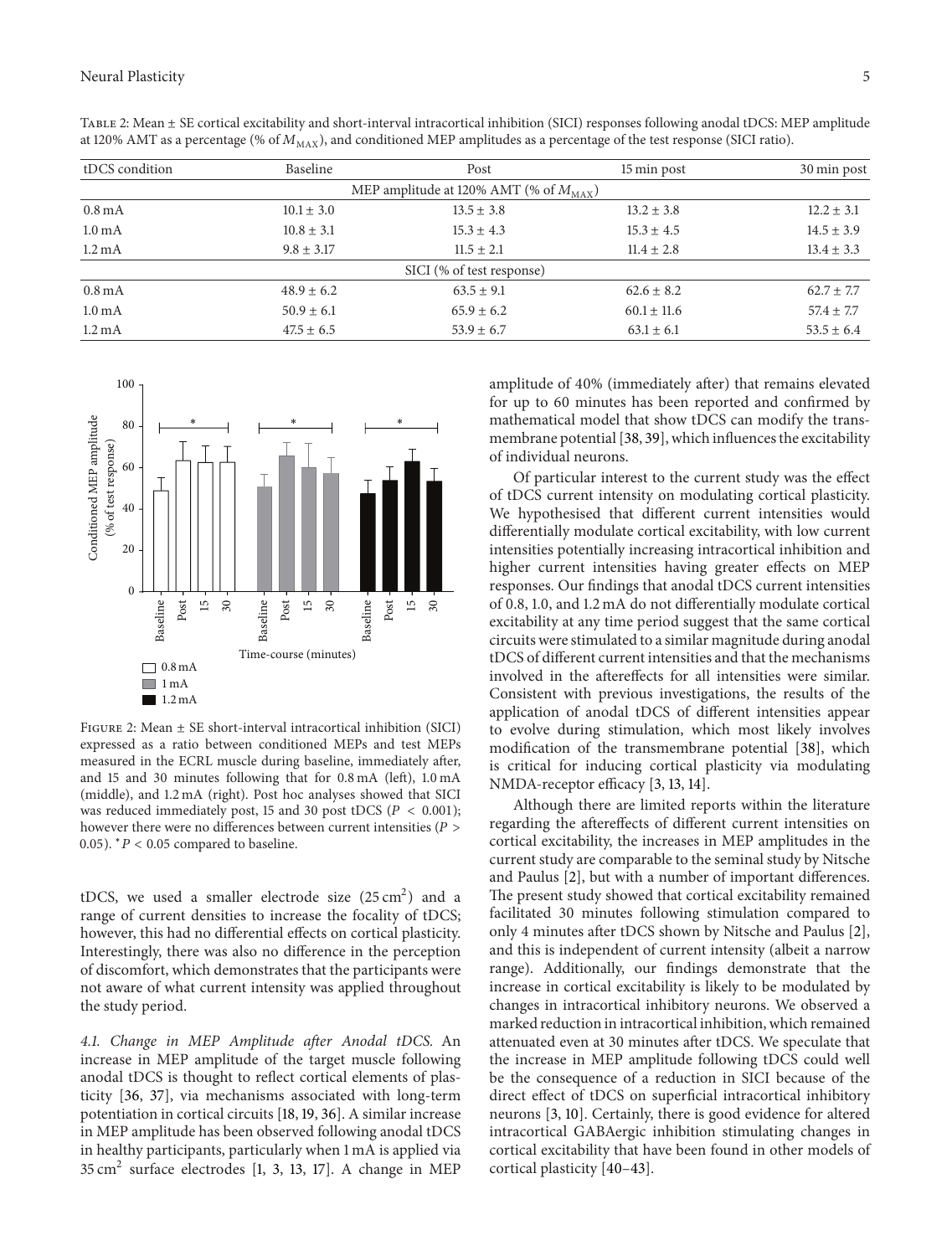*4.2. Changes in SICI following Anodal tDCS.* There have been limited investigations to describe the effects of tDCS on the GABAergic inhibitory systems [3, 10], and no studies have investigated the effect of different current intensities modulating intracortical inhibition. We have shown that SICI is reduced for up to 30 minutes following anodal tDCS and this decrease is independent of current intensity. Based upon this finding, we suggest that current intensities from 0.8 mA up to 1.2 mA primarily affect the excitability of intracortical inhibitory neurons, which subsequently increases cortical excitability. Importantly, modulation of intracortical inhibition, in this instance SICI, represents a candidate mechanism underlying the changes in cortical excitability [44, 45]. It is likely that tDCS removes local inhibition that impinges upon preexisting excitatory synapses onto corticospinal neurons; therefore producing any increase in MEP amplitude is due to the reduction in intracortical inhibition.

Understanding the effects of tDCS on intracortical inhibition is important as modulation of SICI is crucial for the selective activation of muscles, making it critical for accurate and coordinated motor function [23, 24]. Several studies suggest that paired-pulse TMS inhibition is dependent on the activity of inhibitory interneurons that act upon the postsynaptic GABAA receptors [46–48]. Certainly, several pharmacological interventions indicate that the inhibitory circuits can be assessed noninvasively by paired-pulse TMS. Our findings are consistent with previous studies [3, 10], whereby SICI is reduced following anodal tDCS. In contrast to our original hypothesis, there was no interaction between the type of current intensity and the modulation of GABAergic inhibition. This is consistent with the findings by Nitsche et al. [3], who reported that the aftereffects of SICI were predominantly modulated by anodal tDCS; however this was not affected by current intensity. The reduction in SICI can be interpreted as disinhibition of corticospinal neurons controlled by SICI circuits. This result is supported by previous literature [6, 49] that the aftereffects of tDCS are regulated by NMDA-receptor activity [14].

The current results also show that the amplitude of MEPs from the test response of the SICI inducing paired-pulse protocol was facilitated for up to 30 minutes following tDCS, independent of current intensity. Therefore, the ratio between the conditioned and unconditioned MEP responses increased following tDCS, indicating that there may be plasticity occurring as a result of tDCS reducing inhibition confined to the M1. Cortical projections to the ECRL are likely to be suppressed under normal conditions because of inhibitory mechanisms; however tDCS has altered the sensitivity of inhibitory cortical interneurons, thus reducing the efficacy of the connections between interneurons and corticospinal neurons [50, 51]. The potential mechanisms likely include the unmasking of silent synapses (disinhibition) confined to the M1 and synaptic plasticity at a cortical level [19, 36, 52, 53]. The reduction in SICI indicates a lesser amplitude of inhibitory postsynaptic potentials. Importantly, this allows corticospinal neuron membrane potentials to become closer in proximity to their firing thresholds, thus enhancing the excitatory synaptic strength during conditions of lowered inhibition. Taken together, the results of this study demonstrate a noticeable involvement of intracortical synaptic mechanisms that modulate cortical excitability. Our results further support a prominent role for tDCS modulating NMDA-receptor efficacy, as both intracortical inhibition and cortical excitability are controlled to some degree by this receptor. This finding is consistent with a number of previous investigations [13, 14], but Siebner et al. [31] showed no aftereffects of tDCS on intracortical inhibition.

Many plasticity inducing interventions, such as motor skill training, show that the removal of SICI is an important mechanism for optimal motor skill learning and in inducing motor cortex plasticity [40, 43, 54]. tDCS studies have been advocated to act as a potential primer for improving motor function [55]. In healthy adults, anodal tDCS has been shown to improve both gross and fine motor skill tasks [4, 56– 59]. Further, in conditions such as stroke, anodal tDCS over the affected M1 has resulted in improvements in force production, pinch force, serial reaction, time and the Jebsen-Taylor Hand Function Test of the corresponding upper limb, which appear to correlate with increases in cortical excitability and decreases in SICI [10, 60–62]. Although we did not measure motor function, our findings of reduced intracortical inhibition and facilitation of cortical excitability are important as Hummel et al. [10] showed a significant relationship between the change in cortical plasticity and improvement in motor function ( $r^2 = 0.61$ ). Interestingly, they reported a significant reduction in SICI following tDCS. Although the improvements in motor performance following tDCS are promising, the modification in cortical plasticity that usually occurs following training is not always associated with the level of behavioural improvement [63]. Further studies are required to determine the association between tDCS-generated plasticity and motor performance.

*4.3. Limitations.* Based upon the experimental design, there are some limitations that may have contributed to the lack of differential modulation of cortical excitability. For example, we did not collect input/output (IO) curves throughout our study, which provide important information about the spatial distribution of the excitable elements of the corticospinal tract. In particular, they serve as an index of the excitability of larger neuronal populations, as quantified by changes in the slope function. Recently, tDCS has been shown to increase the slope of IO curves [3, 10]. It is also likely that stimulating at only 120% AMT may not have been a sensitive enough measure to disassociate the effects of different current intensities in differentially adjusting cortical excitability [64]. Indeed, IO curves have proven sensitive in identifying changes in cortical excitability following different motor tasks when compared to simply using a stimulus intensity of 120% motor threshold  $[64]$ .

The electrode size used may also have influenced the findings of the present study. For example, it is well known that the direct functional effects of tDCS are restricted to the area under the electrode and the strength of the electrical field is relatively uniform [38], with increasing electrode size reducing its focality. However, we observed a similar increase in MEP amplitude (33% immediately following) when using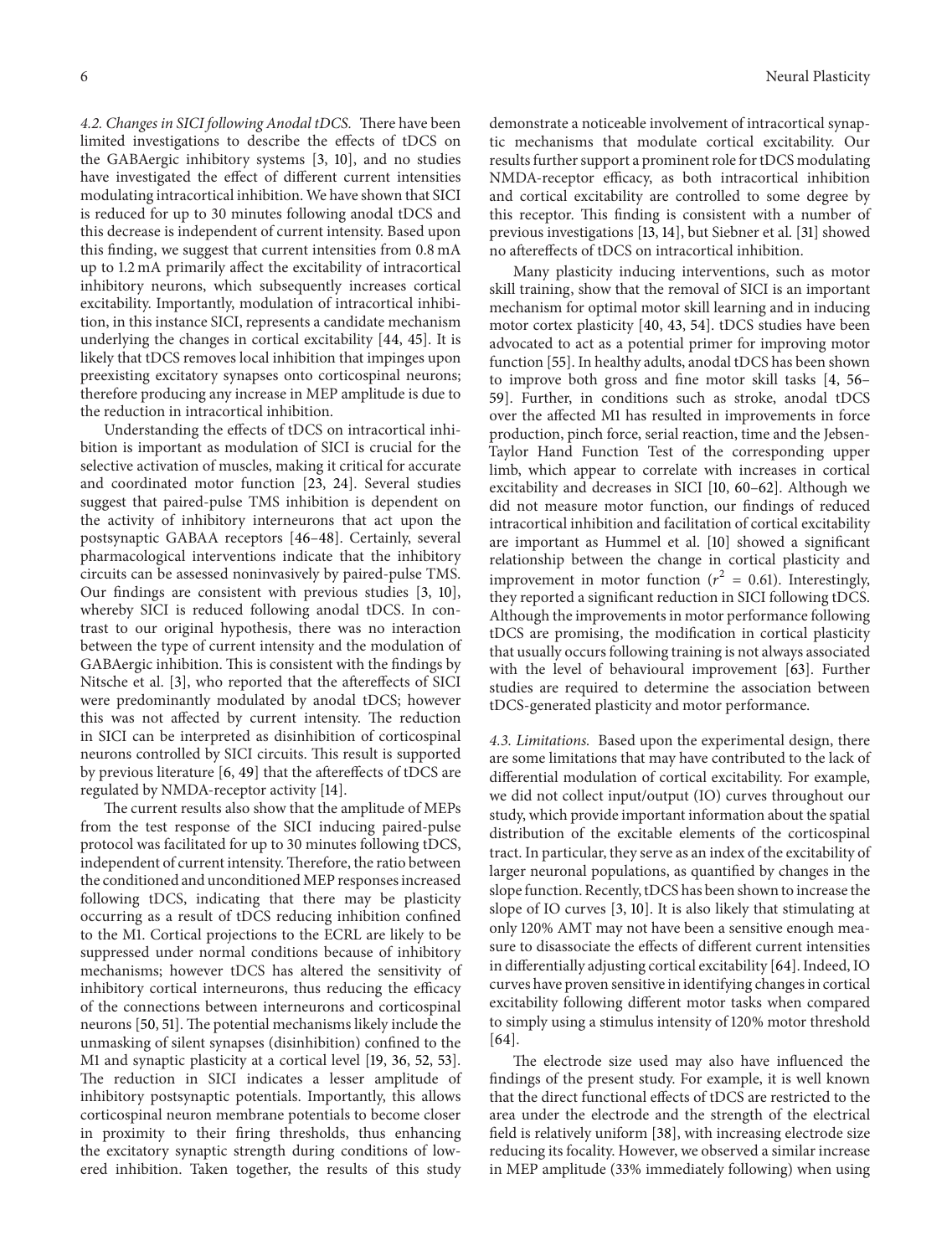25 cm<sup>2</sup> electrodes to previous studies showing increased MEP amplitudes when tDCS is delivered via  $35 \text{ cm}^2$  electrodes [1, 3, 4]. There are at least two possibilities that could help explain why we have not observed larger MEP amplitudes with a more focal electrode size. First, it is possible that factors restricted to the participant population of the present study may have contributed to the similar magnitude of MEP change to previous studies, such as the extent of skilled hand use [65], prior history of synaptic activity [65], genetic factors (e.g., brain derived neurotrophic factor gene) [66], and gender, with the potential effect of the menstrual cycle [67]. Secondly, whilst we used a smaller stimulation electrode size, the size of the reference electrode was not modified, and evidence shows that reducing the size of the stimulating electrode and increasing the size of the reference electrode may further increase cortical excitability [68]. Another limitation is that the aftereffects of tDCS were only obtained up to 30 minutes following tDCS. Certainly, our data shows that even at 30 minutes, MEP responses (single- and pairedpulse MEPs) were still significantly facilitated compared to baseline. In this regard, we are unable to identify how long the aftereffects remain before returning to baseline. Finally, the narrow range of current intensities tested may explain why cortical excitability and inhibition were not differentially modulated. However, we specifically chose these ranges as they have been the most common current intensities used to modulate cortical excitability [9]; however there have been no reports on the effects of these intensities on SICI.

In conclusion, previous TMS studies have shown that tDCS modulates cortical plasticity in a polarity-dependent manner, but no studies have examined the effects of different current intensities on modulating the aftereffects of cortical excitability and intracortical inhibition. We found that the extent of cortical plasticity (the change in MEP amplitude and SICI) was facilitated for 30 minutes and this was independent of current intensity. The magnitude of change in MEP amplitude and intracortical inhibition was not different between conditions, illustrating that current intensities between 0.8 and 1.2 mA with current densities between  $0.032 \text{ mA/cm}^2$  and  $0.048 \text{ mA/cm}^2$  do not differentially modulate cortical excitability. These results show that current intensities between 0.8 mA and 1.2 mA primarily affect superficial intracortical inhibitory neurons, which increases cortical excitability, via the reductions in SICI. These findings have important clinical applications, by demonstrating that lower current intensities are just as effective in modulating cortical plasticity as higher intensities. However, further studies are needed to identify the effect of different tDCS current intensities on modulating usedependent plasticity following motor skill training.

#### **Conflict of Interests**

No conflict of interests is declared by the authors.

#### **Acknowledgments**

A grant from the Central Research Grant Scheme (CRGs) from Deakin University supported this work. D. J. Kidgell is supported by an Alfred Deakin Postdoctoral Award. The authors thank Ms. Ashlyn Frazer for assistance with some of the experiments and Ms. Alicia Goodwill for providing comments on a draft of this paper.

#### **References**

- [1] M. A. Nitsche and W. Paulus, "Excitability changes induced in the human motor cortex by weak transcranial direct current stimulation," *Journal of Physiology*, vol. 527, no. 3, pp. 633–639, 2000.
- [2] M. A. Nitsche and W. Paulus, "Sustained excitability elevations induced by transcranial DC motor cortex stimulation in humans," *Neurology*, vol. 57, no. 10, pp. 1899–1901, 2001.
- [3] M. A. Nitsche, A. Seeber, K. Frommann et al., "Modulating parameters of excitability during and after transcranial direct current stimulation of the human motor cortex," *Journal of Physiology*, vol. 568, no. 1, pp. 291–303, 2005.
- [4] S. Tanaka, T. Hanakawa, M. Honda, and K. Watanabe, "Enhancement of pinch force in the lower leg by anodal transcranial direct current stimulation," *Experimental Brain Research*, vol. 196, no. 3, pp. 459–465, 2009.
- [5] N. Lang, M. A. Nitsche, M. Dileone et al., "Transcranial direct current stimulation effects on I-wave activity in humans," *Journal of Neurophysiology*, vol. 105, no. 6, pp. 2802–2810, 2011.
- [6] M. A. Nitsche, M. S. Nitsche, C. C. Klein, F. Tergau, J. C. Rothwell, and W. Paulus, "Level of action of cathodal DC polarisation induced inhibition of the human motor cortex," *Clinical Neurophysiology*, vol. 114, no. 4, pp. 600–604, 2003.
- [7] V. Di Lazzaro, F. Manganelli, M. Dileone, F. Notturno, M. Esposito, M. Capasso et al., "The effects of prolonged cathodal direct current stimulation on the excitatory and inhibitory circuits of the ipsilateral and contralateral motor cortex," *Journal of Neural Transmission*, vol. 119, no. 12, pp. 1499–1506, 2012.
- [8] A. B. McCambridge, L. V. Bradnam, C. M. Stinear, and W. D. Byblow, "Cathodal transcranial direct current stimulation of the primary motor cortex improves selective muscle activation in the ipsilateral arm," *Journal of Neurophysiology*, vol. 105, no. 6, pp. 2937–2942, 2011.
- [9] A. Bastani and S. Jaberzadeh, "Does anodal transcranial direct current stimulation enhance excitability of the motor cortex and motor function in healthy individuals and subjects with stroke: a systematic review and meta-analysis," *Clinical Neurophysiology*, vol. 123, no. 4, pp. 644–657, 2012.
- [10] F. Hummel, P. Celnik, P. Giraux et al., "Effects of non-invasive cortical stimulation on skilled motor function in chronic stroke," *Brain*, vol. 128, no. 3, pp. 490–499, 2005.
- [11] D. Wu, l. Qian, R. D. Zorowitz, L. Zhang, Y. Qy, and Y. Yuan, "Effects on decreasing upper-limb post-stroke muscle tome using transcranial direct current stimulation: a randomized sham-controlled trial," *Archives of Physical Medicine and Rehabilitation*, 2013.
- [12] L. Jacobson, M. Koslowsky, and M. Lavidor, "tDCS polarity effects in motor and cognitive domains: a meta-analytical review," *Experimental Brain Research*, vol. 216, no. 1, pp. 1–10.
- [13] M. A. Nitsche, K. Fricke, U. Henschke et al., "Pharmacological modulation of cortical excitability shifts induced by transcranial direct current stimulation in humans," *Journal of Physiology*, vol. 553, no. 1, pp. 293–301, 2003.
- [14] D. Liebetanz, M. A. Nitsche, F. Tergau, and W. Paulus, "Pharmacological approach to the mechanisms of transcranial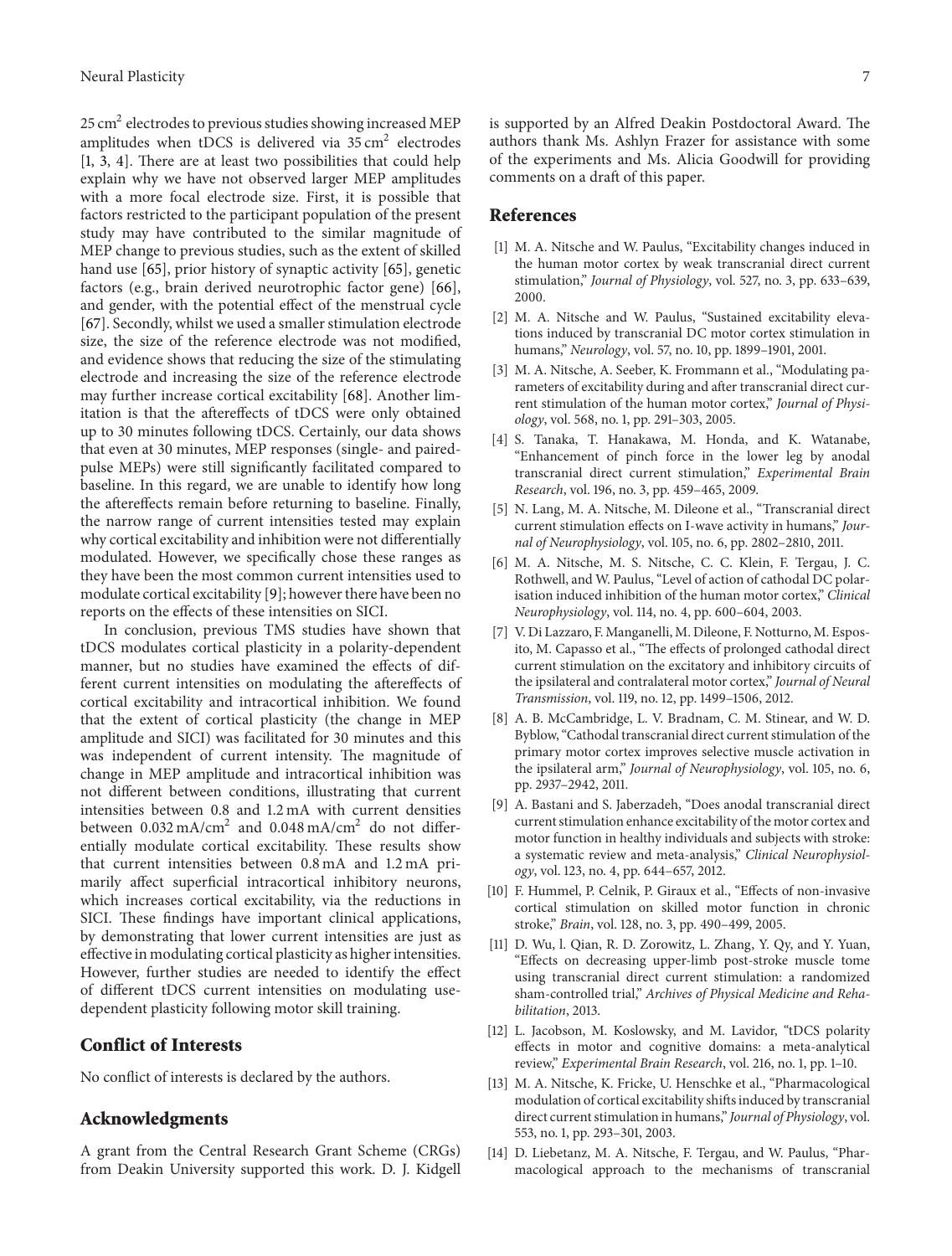DC-stimulation-induced after-effects of human motor cortex excitability," *Brain*, vol. 125, no. 10, pp. 2238–2247, 2002.

- [15] C. J. Stagg, J. G. Best, M. C. Stephenson et al., "Polarity-sensitive modulation of cortical neurotransmitters by transcranial stimulation," *Journal of Neuroscience*, vol. 29, no. 16, pp. 5202–5206, 2009.
- [16] M. A. Nitsche, M. F. Kuo, R. Karrasch, B. Wächter, D. Liebetanz, and W. Paulus, "Serotonin affects transcranial direct currentinduced neuroplasticity in humans," *Biological Psychiatry*, vol. 66, no. 5, pp. 503–508, 2009.
- [17] M. A. Nitsche, J. Grundey, D. Liebetanz, N. Lang, F. Tergau, and W. Paulus, "Catecholaminergic consolidation of motor cortical neuroplasticity in humans," *Cerebral Cortex*, vol. 14, no. 11, pp. 1240–1245, 2004.
- [18] W. Muellbacher, U. Zlemann, J. Wissel et al., "Early consolidation in human primary motor cortex," *Nature*, vol. 415, no. 6872, pp. 640–644, 2002.
- [19] J. Classen, J. Liepert, S. P. Wise, M. Hallett, and L. G. Cohen, "Rapid plasticity of human cortical movement representation induced by practice," *Journal of Neurophysiology*, vol. 79, no. 2, pp. 1117–1123, 1998.
- [20] C. J. Stagg and M. A. Nitsche, "Physiological basis of transcranial direct current stimulation," *Neuroscientist*, vol. 17, no. 1, pp. 37–53, 2011.
- [21] D. P. Purpura and J. G. McMurtry, "Intracelluar activities and evoked potential changes during polarization of motor cortex," *Journal of Neurophysiology*, vol. 28, no. 1, pp. 166–185, 1965.
- [22] M. C. Ridding and J. C. Rothwell, "Reorganisation in human motor cortex," *Canadian Journal of Physiology and Pharmacology*, vol. 73, no. 2, pp. 218–222, 1995.
- [23] C. M. Stinear and W. D. Byblow, "Role of intracortical inhibition in selective hand muscle activation," *Journal of Neurophysiology*, vol. 89, no. 4, pp. 2014–2020, 2003.
- [24] M. Zoghi, S. L. Pearce, and M. A. Nordstrom, "Differential modulation of intracortical inhibition in human motor cortex during selective activation of an intrinsic hand muscle," *Journal of Physiology*, vol. 550, no. 3, pp. 933–946, 2003.
- [25] T. Kujirai, M. D. Caramia, J. C. Rothwell et al., "Corticocortical inhibition in human motor cortex," *Journal of Physiology*, vol. 471, pp. 501–519, 1993.
- [26] M. Zoghi and M. A. Nordstrom, "Progressive suppression of intracortical inhibition during graded isometric contraction of a hand muscle is not influenced by hand preference," *Experimental Brain Research*, vol. 177, no. 2, pp. 266–274, 2007.
- [27] Z. Ni and R. Chen, "Short-interval intracortical inhibition: a complex measure," *Clinical Neurophysiology*, vol. 119, no. 10, pp. 2175–2176, 2008.
- [28] N. C. Petersen, J. E. Butler, J. L. Taylor, and S. C. Gandevia, "Probing the corticospinal link between the motor cortex and motoneurones: some neglected aspects of human motor cortical function," *Acta Physiologica*, vol. 198, no. 4, pp. 403–416, 2010.
- [29] J. F. M. Müller-Dahlhaus, Y. Liu, and U. Ziemann, "Inhibitory circuits and the nature of their interactions in the human motor cortex—a pharmacological TMS study," *Journal of Physiology*, vol. 586, no. 2, pp. 495–514, 2008.
- [30] S. Vucic, B. C. Cheah, A. V. Krishnan, D. Burke, and M. C. Kiernan, "The effects of alterations in conditioning stimulus intensity on short interval intracortical inhibition," *Brain Research*, vol. 1273, no. C, pp. 39–47, 2009.
- [31] H. R. Siebner, N. Lang, V. Rizzo et al., "Preconditioning of lowfrequency repetitive transcranial magnetic stimulation with transcranial direct current stimulation: evidence for homeostatic plasticity in the human motor cortex," *Journal of Neuroscience*, vol. 24, no. 13, pp. 3379–3385, 2004.
- [32] R. C. Oldfield, "The assessment and analysis of handedness: the Edinburgh inventory," *Neuropsychologia*, vol. 9, no. 1, pp. 97–113, 1971.
- [33] J. C. Keel, M. J. Smith, and E. M. Wassermann, "A safety screening questionnaire for transcranial magnetic stimulation," *Clinical Neurophysiology*, vol. 112, no. 4, p. 720, 2001.
- [34] M. A. Nitsche, L. G. Cohen, E. M. Wassermann et al., "Transcranial direct current stimulation: state of the art 2008," *Brain Stimulation*, vol. 1, no. 3, pp. 206–223, 2008.
- [35] M. Y. Sale and J. G. Semmler, "Age-related differences in corticospinal control during functional isometric contractions in left and right hands," *Journal of Applied Physiology*, vol. 99, no. 4, pp. 1483–1493, 2005.
- [36] U. Ziemann, W. Muellbacher, M. Hallett, and L. G. Cohen, "Modulation of practice-dependent plasticity in human motor cortex," *Brain*, vol. 124, no. 6, pp. 1171–1181, 2001.
- [37] W. Muellbacher, U. Ziemann, B. Boroojerdi, L. Cohen, and M. Hallett, "Role of the human motor cortex in rapid motor learning," *Experimental Brain Research*, vol. 137, no. 1, pp. 431–438, 2001.
- [38] P. C. Miranda, M. Lomarev, and M. Hallett, "Modeling the current distribution during transcranial direct current stimulation," *Clinical Neurophysiology*, vol. 117, no. 7, pp. 1623–1629, 2006.
- [39] T. Wagner, F. Fregni, S. Fecteau, A. Grodzinsky, M. Zahn, and A. Pascual-Leone, "Transcranial direct current stimulation: a computer-based human model study," *NeuroImage*, vol. 35, no. 3, pp. 1113–1124, 2007.
- [40] J. Liepert, J. Classen, L. G. Cohen, and M. Hallett, "Taskdependent changes of intracortical inhibition," *Experimental Brain Research*, vol. 118, no. 3, pp. 421–426, 1998.
- [41] U. Ziemann, M. Hallett, and L. G. Cohen, "Mechanisms of deafferentation-induced plasticity in human motor cortex," *Journal of Neuroscience*, vol. 18, no. 17, pp. 7000–7007, 1998.
- [42] R. Chern, B. Corwell, Z. Yaseen, M. Hallett, and L. G. Cohen, "Mechanisms of cortical reorganization in lower-limb amputees," *Journal of Neuroscience*, vol. 18, no. 9, pp. 3443–3450, 1998.
- [43] M. I. Garry, G. Kamen, and M. A. Nordstrom, "Hemispheric differences in the relationship between corticomotor excitability changes following a fine-motor task and motor learning," *Journal of Neurophysiology*, vol. 91, no. 4, pp. 1570–1578, 2004.
- [44] E. G. Jones, "GABAergic neurons and their role in cortical plasticity in primates," *Cerebral Cortex*, vol. 3, no. 5, pp. 361–372, 1993.
- [45] J. N. Sanes, "Neocortical mechanisms in motor learning," *Current Opinion in Neurobiology*, vol. 13, no. 2, pp. 225–231, 2003.
- [46] U. Ziemann, S. Lönnecker, B. J. Steinhoff, and W. Paulus, "The effect of lorazepam on the motor cortical excitability in man," *Experimental Brain Research*, vol. 109, no. 1, pp. 127–135, 1996.
- [47] K. J. Werhahn, E. Kunesch, S. Noachtar, R. Benecke, and J. Classen, "Differential effects on motorcortical inhibition induced by blockade of GABA uptake in humans," *Journal of Physiology*, vol. 517, no. 2, pp. 591–597, 1999.
- [48] B. Boroojerdi, F. Battaglia, W. Muellbacher, and L. G. Cohen, "Mechanisms influencing stimulus-response properties of the human corticospinal system," *Clinical Neurophysiology*, vol. 112, no. 5, pp. 931–937, 2001.